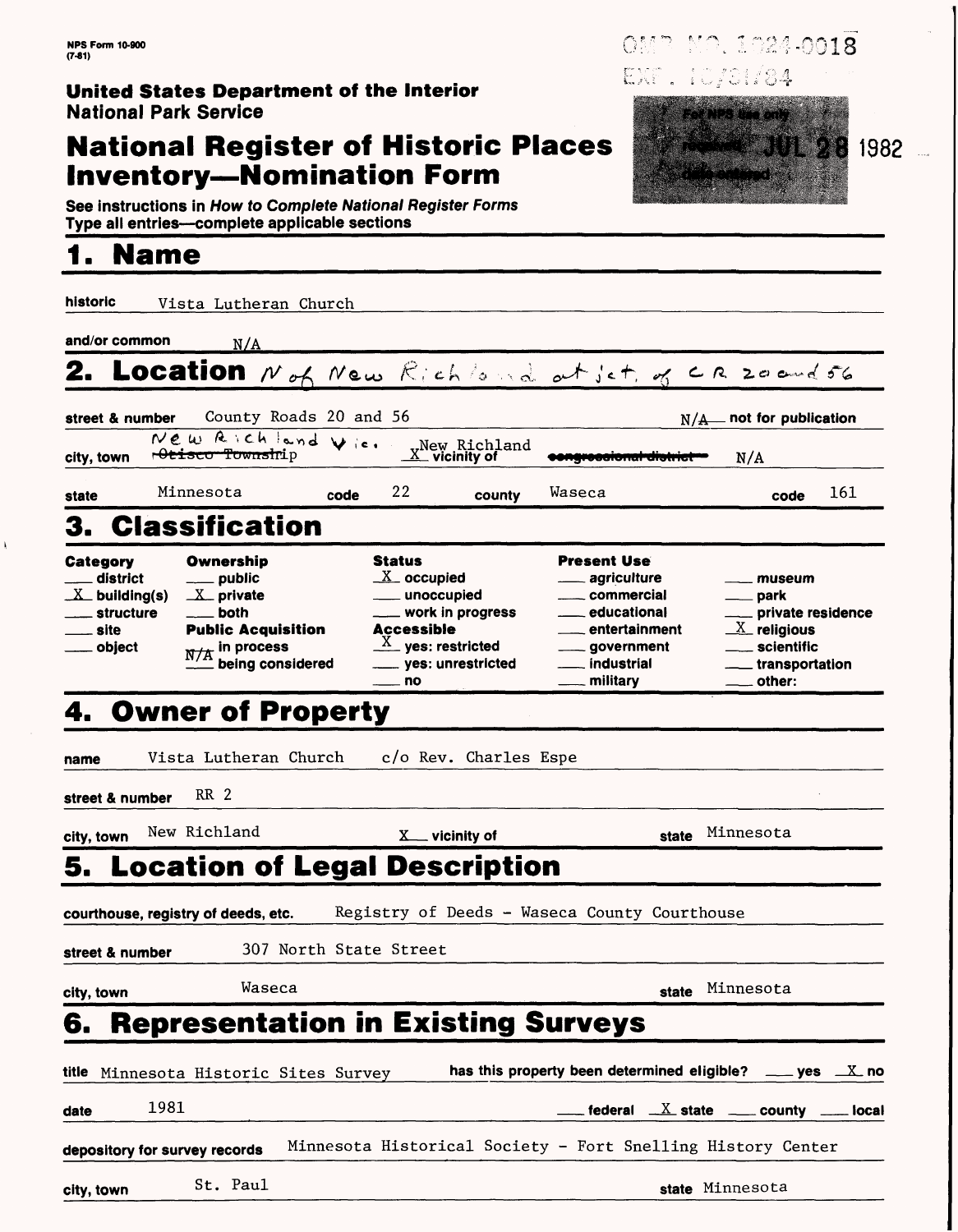### **7. Description**

| <b>Condition</b>        |                                                 | <b>Check one</b>  | <b>Check one</b>              |      |
|-------------------------|-------------------------------------------------|-------------------|-------------------------------|------|
| $\frac{1}{x}$ excellent | <b>Example 1</b> deteriorated<br>____ unaltered |                   | $\underline{X}$ original site |      |
| $\equiv$ good           | <u>_</u> ___ ruins                              | $X$ altered       | <u>_</u> __ moved             | date |
| <u>___</u> fair         | _____ unexposed                                 | only the interior |                               |      |

#### **Describe the present and original (if known) physical appearance**

The Vista Lutheran Church is located in the southern half of Otisco Township, on the northeast corner of the intersection of County Roads 20 and 56. The building's isolation on the rural landscape makes a picturesque scene.

The Gothic Revival Church was built in 1908. It is constructed of red brick, with a raised stone foundation. Dominant features are a projecting central tower and pointed arch windows with stone sills and buff-colored brick pointed arch hoods.

A stone belt course separates the basement from the main floor. A gabled roof caps the main part of the building. The tower features a double doorway with an arched transom topped by a hood, a rectangular-shaped piece with "1858 Vista 1908" on it, a triple-pointed arch window with pointed arch hoods, a shingled section, a bell area with two open-pointed arches on each facade, a gable on each side and a cross in the center capped by a spire and Celtic cross.

The church has undergone various remodeling projects over the years, but alterations have not been significant.

and the company of the company of the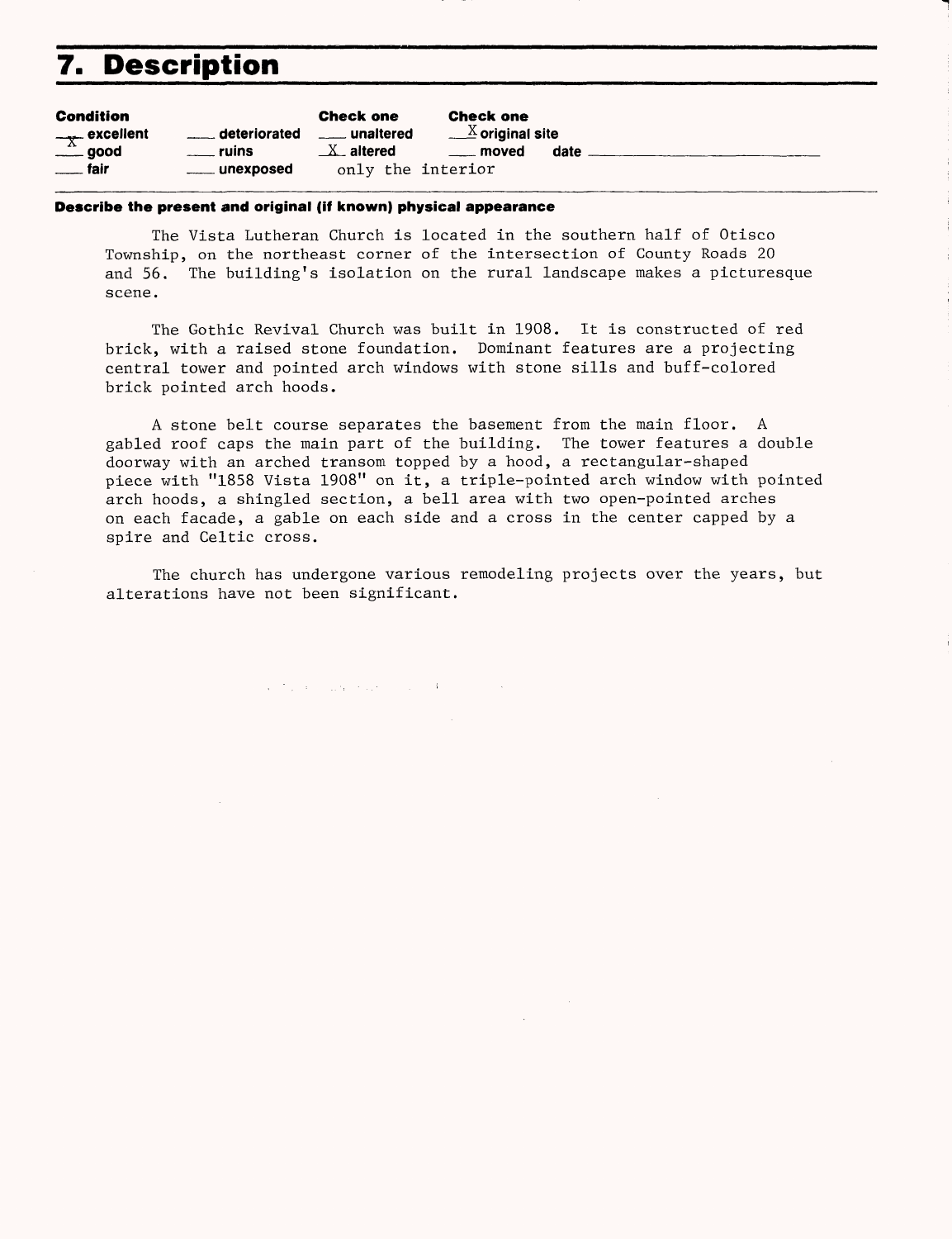### **8. Significance**

| <b>Period</b><br>____ prehistoric<br>$-1400-1499$<br>$\frac{1}{2}$ 1500–1599<br>$-- 1600 - 1699$<br>$-1700 - 1799$<br>$\frac{1800 - 1899}{X}$ 1900- | Areas of Significance-Check and justify below<br>archeology-prehistoric ___ community planning<br>archeology-historic<br>____ agriculture<br>architecture<br>$\frac{1}{2}$ art<br>_____ commerce<br>communications | _____ conservation<br><u>__</u> economics<br><u>__</u> __ education<br>engineering<br>____ exploration/settlement ____ philosophy<br>___ industry<br>__ invention | <b>Example 1 andscape architecture</b> $\frac{X}{X}$ religion<br>—— law<br><u>__</u> __ literature<br><u>_</u> __ military<br><u>__</u> _ music<br>politics/government | $\frac{1}{2}$ science<br>_____ sculpture<br>$\frac{1}{2}$ social/<br>humanitarian<br>____ theater<br>____transportation<br>$\underline{X}$ other (specify)<br>ethnic community |
|-----------------------------------------------------------------------------------------------------------------------------------------------------|--------------------------------------------------------------------------------------------------------------------------------------------------------------------------------------------------------------------|-------------------------------------------------------------------------------------------------------------------------------------------------------------------|------------------------------------------------------------------------------------------------------------------------------------------------------------------------|--------------------------------------------------------------------------------------------------------------------------------------------------------------------------------|
| <b>Specific dates</b>                                                                                                                               | 1908                                                                                                                                                                                                               | <b>Builder/Architect</b>                                                                                                                                          | Unknown                                                                                                                                                                |                                                                                                                                                                                |

#### **Statement of Significance (in one paragraph)**

The Vista Lutheran Church is significant as the structure which best embodies this principal Swedish settlement in Waseca County.

By the end of May 1857, five Swedish claims had been made on land scouted earlier by Lars Frederick Peterson, John Peterson, and Mose Johnson, who were sent out from the Cannon Falls settlement. A small group of Norwegian emigrants had preceded them in 1856.

Although a Lutheran fellowship that met in people's homes flourished, the need for  $a$  formal church was consummated in  $1868$  when the  $40x26x14$  foot wood structure was built on the site of the present Vista Lutheran Church. In 1908 the existing church was constructed, with church members supplying labor and materials.

Vista, the name of the "county" in Sweden from which these pioneers had come, was indeed an appropriate name for the community of such far-sighted people.

The Vista Lutheran Church was one of three churches built by Scandinavian settlers in Waseca County. The Vista Covenant (Swedish) Church is approximately one-half mile from the Lutheran church and the LeSueur River Lutheran Church (Norwegian) is located approximately three miles away.

The Vista Lutheran Church is the best preserved structure in this Scandinavian settlement. The church provides an important cultural link to the Swedish population that settled in New Richland Township. The region remains a viable rural community with a strong Scandinavian heritage — the Swedish and Norwegian languages are still being spoken by second and third generation residents in the area.

Biblical inscriptions, in Swedish, are maintained on the sanctuary walls, exemplifying the importance of the ethnic heritage to the congregation, the majority being of Swedish descent.